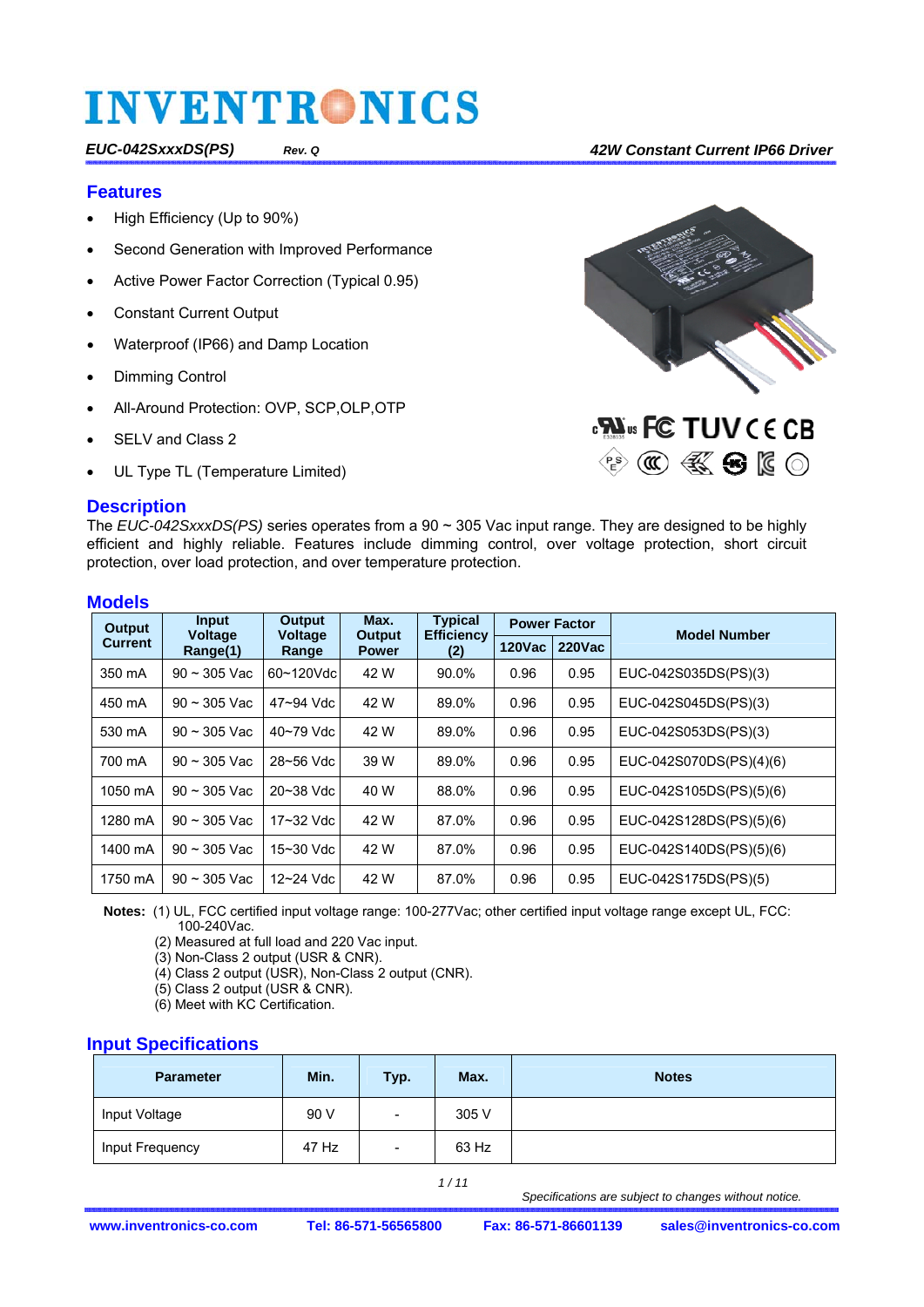*EUC-042SxxxDS(PS) Rev. Q 42W Constant Current IP66 Driver*

## **Input Specifications (Continued)**

| <b>Parameter</b>        | Min. | Typ.                             | Max.                       | <b>Notes</b>                                                                                                          |
|-------------------------|------|----------------------------------|----------------------------|-----------------------------------------------------------------------------------------------------------------------|
|                         |      | 0.75 MIU<br>UL8750; 277Vac/ 60Hz |                            |                                                                                                                       |
| Leakage Current         |      |                                  | $0.70 \text{ mA}$          | IEC60598-1; 240Vac/ 60Hz                                                                                              |
|                         |      |                                  | 0.7A                       | Measured at full load and 100 Vac input.                                                                              |
| Input AC Current        |      |                                  | 0.3A                       | Measured at full load and 220 Vac input.                                                                              |
| Inrush Current( $I2t$ ) |      |                                  | $0.32 \text{ A}^2\text{s}$ | At 220 Vac input 25 °C Cold Start. Duration=200 us.<br>10%lpk-10%lpk. See Inrush Current Waveform for<br>the details. |
| Power Factor            | 0.90 |                                  |                            |                                                                                                                       |
| THD                     |      |                                  | 20%                        | At 100-277 Vac. 75%-100% load (31.5~42W)                                                                              |

### **Output Specifications**

| <b>Parameter</b>                                                                                                                                                      | Min.                                                         | Typ.                     | Max.                                                           | <b>Notes</b>                                  |
|-----------------------------------------------------------------------------------------------------------------------------------------------------------------------|--------------------------------------------------------------|--------------------------|----------------------------------------------------------------|-----------------------------------------------|
| <b>Output Current Tolerance</b>                                                                                                                                       | $-5\%$ $I_{\Omega}$                                          | $\overline{\phantom{a}}$ | $5%$ $IO$                                                      |                                               |
| No Load Output Voltage<br>$I_0 = 350$ mA<br>$IO = 450$ mA<br>$I_0 = 530$ mA<br>$I_0 = 700$ mA<br>$I0$ = 1050 mA<br>$I0$ = 1280 mA<br>$IO$ = 1400 mA<br>$IO$ = 1750 mA | $\blacksquare$<br>$\overline{\phantom{m}}$<br>$\blacksquare$ |                          | 132 V<br>104 V<br>87 V<br>59 V<br>42 V<br>37 V<br>34 V<br>27 V |                                               |
| <b>Total Output Current Ripple</b><br>$(pk-pk)$                                                                                                                       |                                                              |                          | $50\%$ <sub>lo</sub>                                           | Related to V-I Curve of the LED               |
| Output Current Overshoot /<br>Undershoot                                                                                                                              |                                                              |                          | $10\%$ lo                                                      | At full load condition                        |
| Line Regulation                                                                                                                                                       |                                                              |                          | ±1%                                                            | Measured at full load condition               |
| Load Regulation                                                                                                                                                       |                                                              |                          | ±3%                                                            | Measured at full load condition               |
|                                                                                                                                                                       | $\blacksquare$                                               | 0.40 s                   | 0.75 s                                                         | Measured at 120Vac input,<br>75%load-100%load |
| Turn-on Delay Time                                                                                                                                                    |                                                              | 0.30 s                   | 0.50 s                                                         | Measured at 220Vac input.<br>75%load-100%load |
| Temperature Coefficient of<br>Iomax                                                                                                                                   |                                                              | $\blacksquare$           | $0.2\%$ <sup>°</sup> C                                         | Case temperature = $0^{\circ}$ C ~Tc max      |
| 12V Auxiliary Output<br>Voltage                                                                                                                                       | 10.8 V                                                       | 12V                      | 13.2 V                                                         |                                               |
| 12V Auxiliary Output Source<br>Current                                                                                                                                | 0 <sub>m</sub> A                                             | $\blacksquare$           | 20 mA                                                          | Return terminal is "Dim-".                    |

**Note:** All specifications are typical at 25°C unless otherwise stated.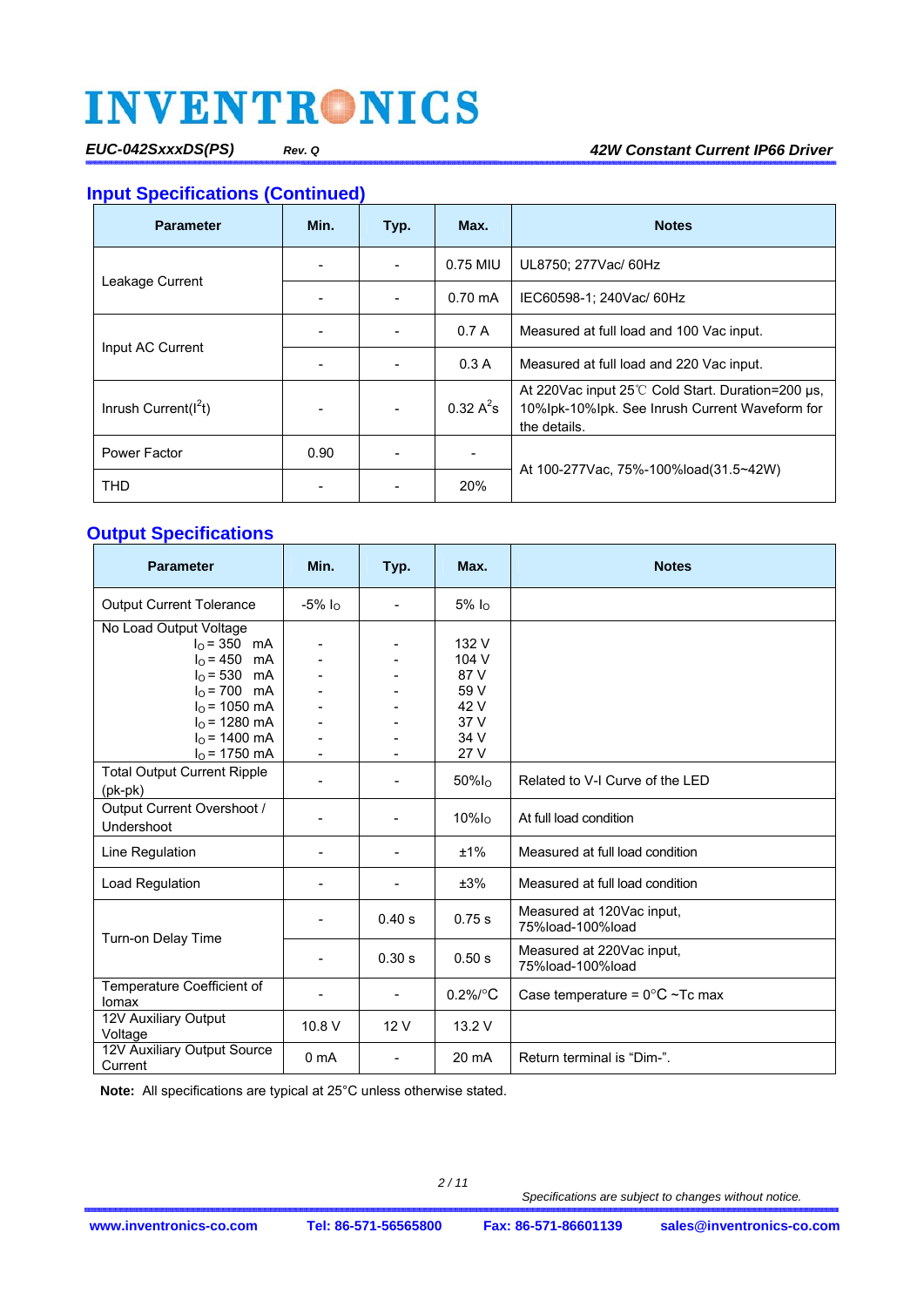### **General Specifications**

| <b>Parameter</b>                               | Min.                         | Typ.                           | Max.                     | <b>Notes</b>                                                                      |
|------------------------------------------------|------------------------------|--------------------------------|--------------------------|-----------------------------------------------------------------------------------|
| Efficiency at 120 Vac input:<br>$I_0 = 350$ mA | 87%                          | 89%                            |                          |                                                                                   |
| $I_{O} = 450$ mA                               | 86%                          | 88%                            |                          |                                                                                   |
|                                                |                              |                                |                          |                                                                                   |
| $I_0 = 530$ mA<br>$I_0 = 700$ mA               | 86%                          | 88%                            |                          | Measured at full load and steady-state                                            |
|                                                | 86%                          | 88%                            |                          | temperature in $25^{\circ}$ ambient.                                              |
| $I_0$ = 1050 mA                                | 85%                          | 86%                            |                          |                                                                                   |
| $IO$ = 1280 mA                                 | 84%                          | 86%                            |                          |                                                                                   |
| $I_0$ = 1400 mA                                | 84%                          | 85%                            |                          |                                                                                   |
| $IO$ = 1750 mA                                 | 84%                          | 85%                            | $\overline{\phantom{0}}$ |                                                                                   |
| Efficiency at 220 Vac input:                   |                              |                                |                          |                                                                                   |
| $I_0 = 350$ mA                                 | 88%                          | 90%                            |                          |                                                                                   |
| $I_0 = 450$ mA                                 | 87%                          | 89%                            |                          |                                                                                   |
| $I0 = 530$ mA                                  | 87%                          | 89%                            |                          | Measured at full load and steady-state                                            |
| $I_0 = 700$ mA                                 | 87%                          | 89%                            |                          | temperature in 25°C ambient.                                                      |
| $IO$ = 1050 mA                                 | 86%                          | 88%                            |                          |                                                                                   |
| $I0$ = 1280 mA                                 | 85%                          | 87%                            |                          |                                                                                   |
| $IO$ = 1400 mA                                 | 85%                          | 87%                            |                          |                                                                                   |
| $I0$ = 1750 mA                                 | 85%                          | 87%                            | $\blacksquare$           |                                                                                   |
| Efficiency at 277 Vac input:                   |                              |                                |                          |                                                                                   |
| $I_0 = 350$ mA                                 | 88%                          | 90%                            |                          |                                                                                   |
| $I_0 = 450$ mA                                 | 87%                          | 89%                            |                          |                                                                                   |
| $IO = 530$ mA                                  | 87%                          | 89%                            |                          | Measured at full load and steady-state                                            |
| $I_0 = 700$ mA                                 | 87%                          | 89%                            |                          |                                                                                   |
| $IO$ = 1050 mA                                 | 86%                          | 88%                            |                          | temperature in $25^{\circ}$ ambient.                                              |
| $I_0$ = 1280 mA                                | 85%                          | 87%                            | $\blacksquare$           |                                                                                   |
| $IO$ = 1400 mA                                 | 85%                          | 87%                            |                          |                                                                                   |
| $IO$ = 1750 mA                                 | 85%                          | 87%                            |                          |                                                                                   |
| No Load Power Dissipation                      | $\blacksquare$               | $\frac{1}{2}$                  | 6 W                      |                                                                                   |
| <b>MTBF</b>                                    | 327,000<br>Hours             |                                |                          | Measured at 120Vac input, 80%Load and 25°C<br>ambient temperature (MIL-HDBK-217F) |
|                                                |                              |                                |                          | Measured at 120Vac input, 80%Load and 60°C                                        |
| Life Time                                      |                              | 116,000<br>Hours               |                          | Case temperature. See life time vs. Tc curve for                                  |
|                                                |                              |                                |                          | the details                                                                       |
| <b>Operating Case</b>                          |                              |                                |                          |                                                                                   |
| Temperature for Safety                         | -40 ℃                        | $\overline{\phantom{a}}$       | +90 °C                   |                                                                                   |
| Tc s                                           |                              |                                |                          |                                                                                   |
| <b>Operating Case</b>                          |                              |                                |                          |                                                                                   |
| Temperature for Warranty                       | -40 ℃                        |                                | +70 °C                   | Humidity: 10% RH to 100% RH.                                                      |
| Tc w                                           |                              |                                |                          |                                                                                   |
| <b>Operating Case</b>                          |                              |                                |                          |                                                                                   |
| Temperature                                    | -40 $^{\circ}$ C             |                                | +72 °C                   |                                                                                   |
| for Type TL Tc_TL                              |                              |                                |                          |                                                                                   |
| Storage Temperature                            | -40 $^{\circ}$ C             | $\qquad \qquad \blacksquare$   | +85 °C                   | Humidity: 5% RH to 100% RH                                                        |
| Dimensions                                     |                              |                                |                          |                                                                                   |
| Inches $(L \times W \times H)$                 |                              | $3.74 \times 2.76 \times 1.26$ |                          |                                                                                   |
| Millimeters $(L \times W \times H)$            |                              | $95 \times 70 \times 32$       |                          |                                                                                   |
|                                                |                              |                                |                          |                                                                                   |
| Net Weight                                     | $\qquad \qquad \blacksquare$ | 390 g                          |                          |                                                                                   |

Note: All specifications are typical at 25°C unless otherwise stated.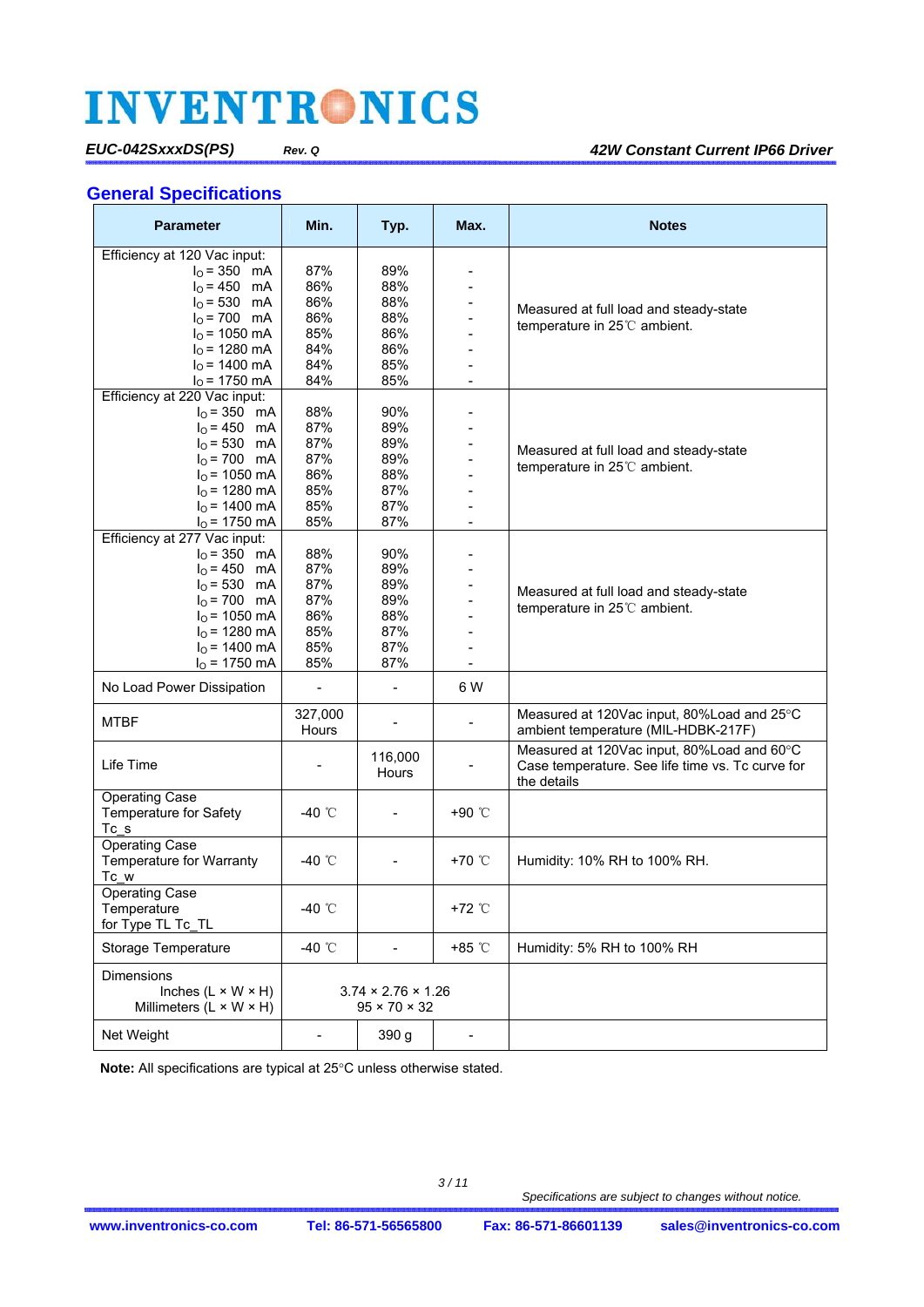**Dimming Specifications** 

| <b>Parameter</b>                                   | Min.     | Typ.   | Max.      | <b>Notes</b> |
|----------------------------------------------------|----------|--------|-----------|--------------|
| Absolute Maximum Voltage<br>on the 0~10V Input Pin | 0 V      | ۰      | 15 V      |              |
| Source Current on 0~10V<br>Input Pin               | 0 uA     | 200 uA | 250 uA    |              |
| Dimming Output Range                               | 10%lomax |        | 100%lomax |              |
| Recommended Dimming<br>Input Range                 | 0 V      | ۰      | 10V       |              |

## **Safety & EMC Compliance**

| <b>Safety Category</b> | <b>Standard</b>                                                                                                                                                                                                                                                                              |
|------------------------|----------------------------------------------------------------------------------------------------------------------------------------------------------------------------------------------------------------------------------------------------------------------------------------------|
| UL/CUL                 | UL 8750, UL 1310, CAN/CSA-C22.2 No. 250.13-12, CAN/CSA-C22.2 No. 223-M91                                                                                                                                                                                                                     |
| CЕ                     | EN 61347-1, EN61347-2-13                                                                                                                                                                                                                                                                     |
| CCC                    | GB 19510.1, GB 19510.14                                                                                                                                                                                                                                                                      |
| KS                     | KS C 7655: 2011                                                                                                                                                                                                                                                                              |
| <b>EMI Standards</b>   | <b>Notes</b>                                                                                                                                                                                                                                                                                 |
| EN 55015 $(1)$         | Conducted emission Test & Radiated emission Test                                                                                                                                                                                                                                             |
| EN 61000-3-2           | <b>Harmonic Current Emissions</b>                                                                                                                                                                                                                                                            |
| EN 61000-3-3           | Voltage Fluctuations & Flicker                                                                                                                                                                                                                                                               |
|                        | ANSI C63.4:2009 Class B                                                                                                                                                                                                                                                                      |
| FCC Part $15^{(1)}$    | This device complies with Part 15 of the FCC Rules. Operation is subject to the following<br>two conditions: [1] this device may not cause harmful interference, and [2] this device<br>must accept any interference received, including interference that may cause undesired<br>operation. |
| <b>EMS Standards</b>   | <b>Notes</b>                                                                                                                                                                                                                                                                                 |
| EN 61000-4-2           | Electrostatic Discharge (ESD): 8 kV air discharge, 4 kV contact discharge                                                                                                                                                                                                                    |
| EN 61000-4-3           | Radio-Frequency Electromagnetic Field Susceptibility Test-RS                                                                                                                                                                                                                                 |
| EN 61000-4-4           | Electrical Fast Transient / Burst-EFT                                                                                                                                                                                                                                                        |
| EN 61000-4-5           | Surge Immunity Test: AC Power Line: line to line 2 kV                                                                                                                                                                                                                                        |
| EN 61000-4-6           | Conducted Radio Frequency Disturbances Test-CS                                                                                                                                                                                                                                               |
| EN 61000-4-8           | Power Frequency Magnetic Field Test                                                                                                                                                                                                                                                          |
| EN 61000-4-11          | <b>Voltage Dips</b>                                                                                                                                                                                                                                                                          |
| EN 61547               | Electromagnetic Immunity Requirements Applies To Lighting Equipment                                                                                                                                                                                                                          |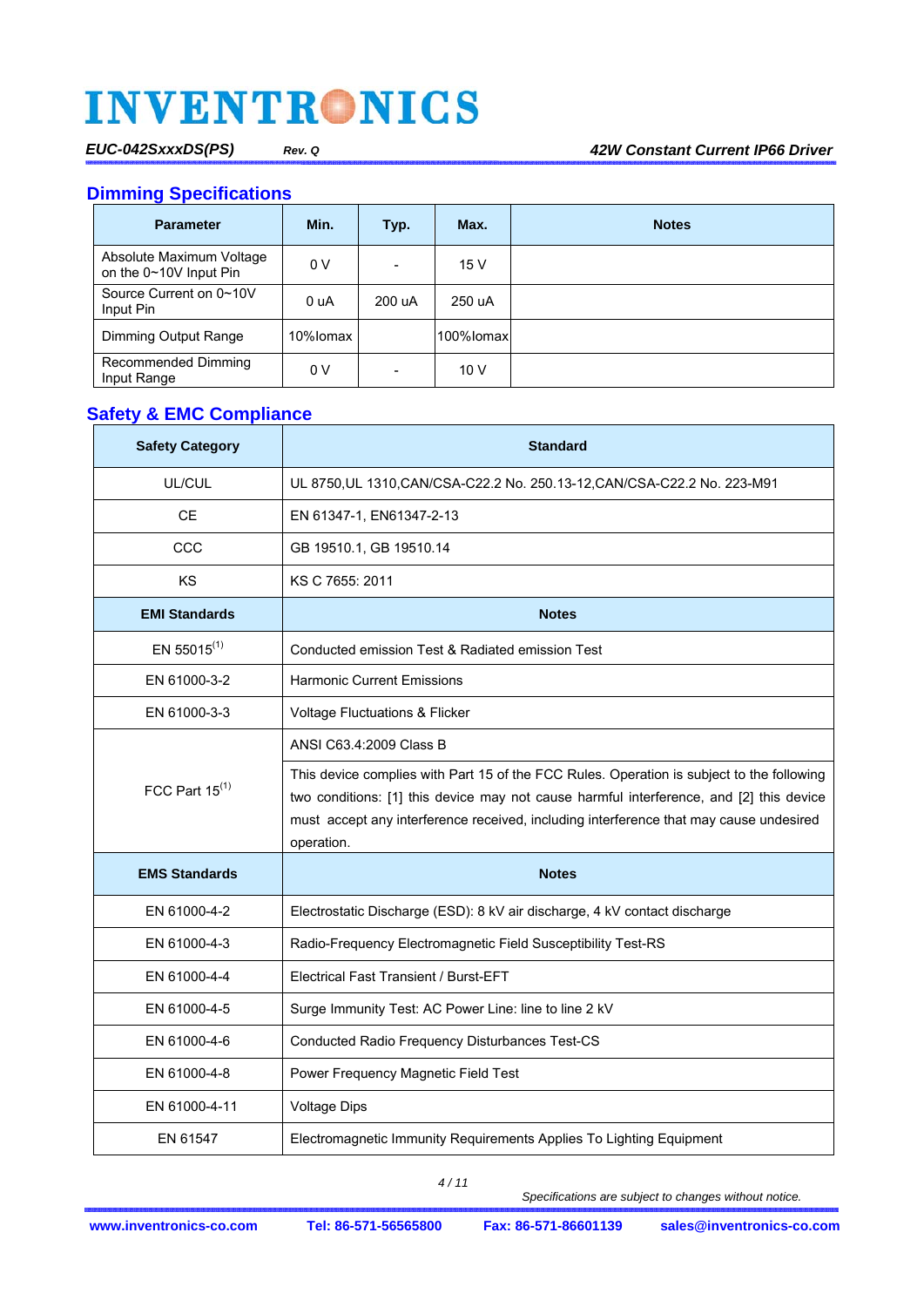**Note:** (1) This LED driver meets the EMI specifications above, but EMI performance of a luminaire that contains it depends also on the other devices connected to the driver and on the fixture itself.

### **Lifetime vs. Case Temperature Curve**



**Inrush Current Waveform** 

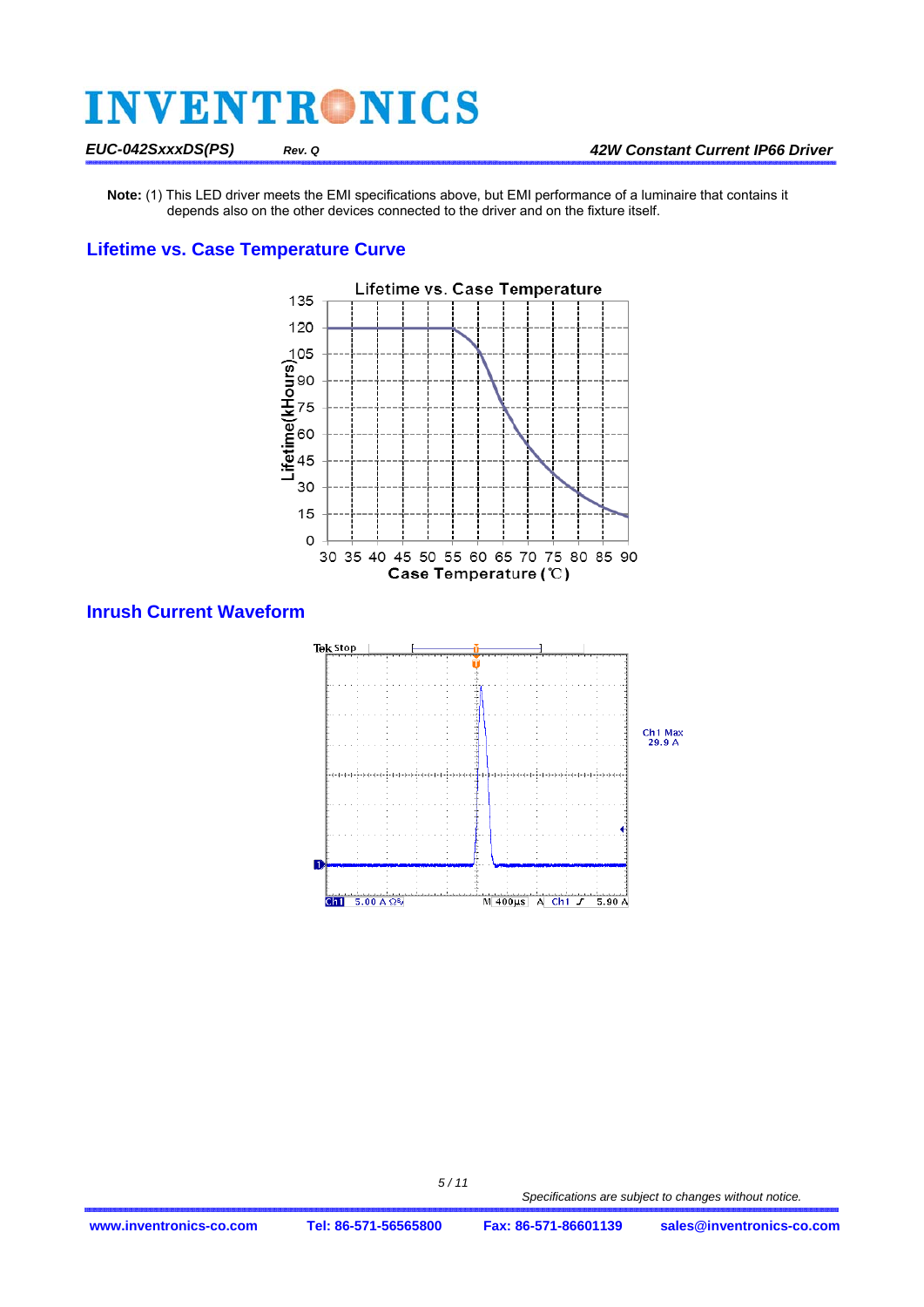*EUC-042SxxxDS(PS) Rev. Q 42W Constant Current IP66 Driver*

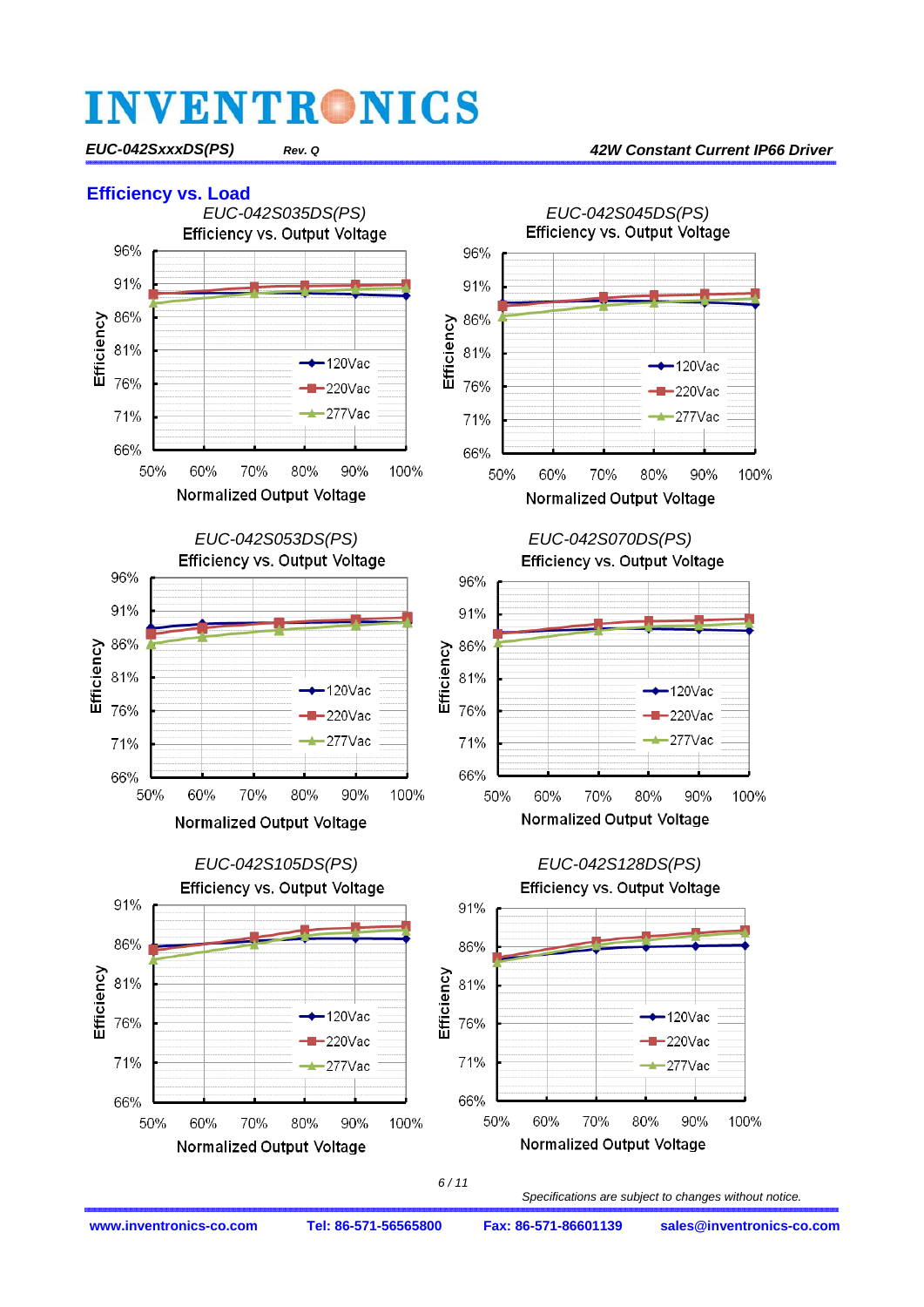#### *EUC-042SxxxDS(PS) Rev. Q 42W Constant Current IP66 Driver*



**Power Factor Characteristics** 



### **Total Harmonic Distortion**

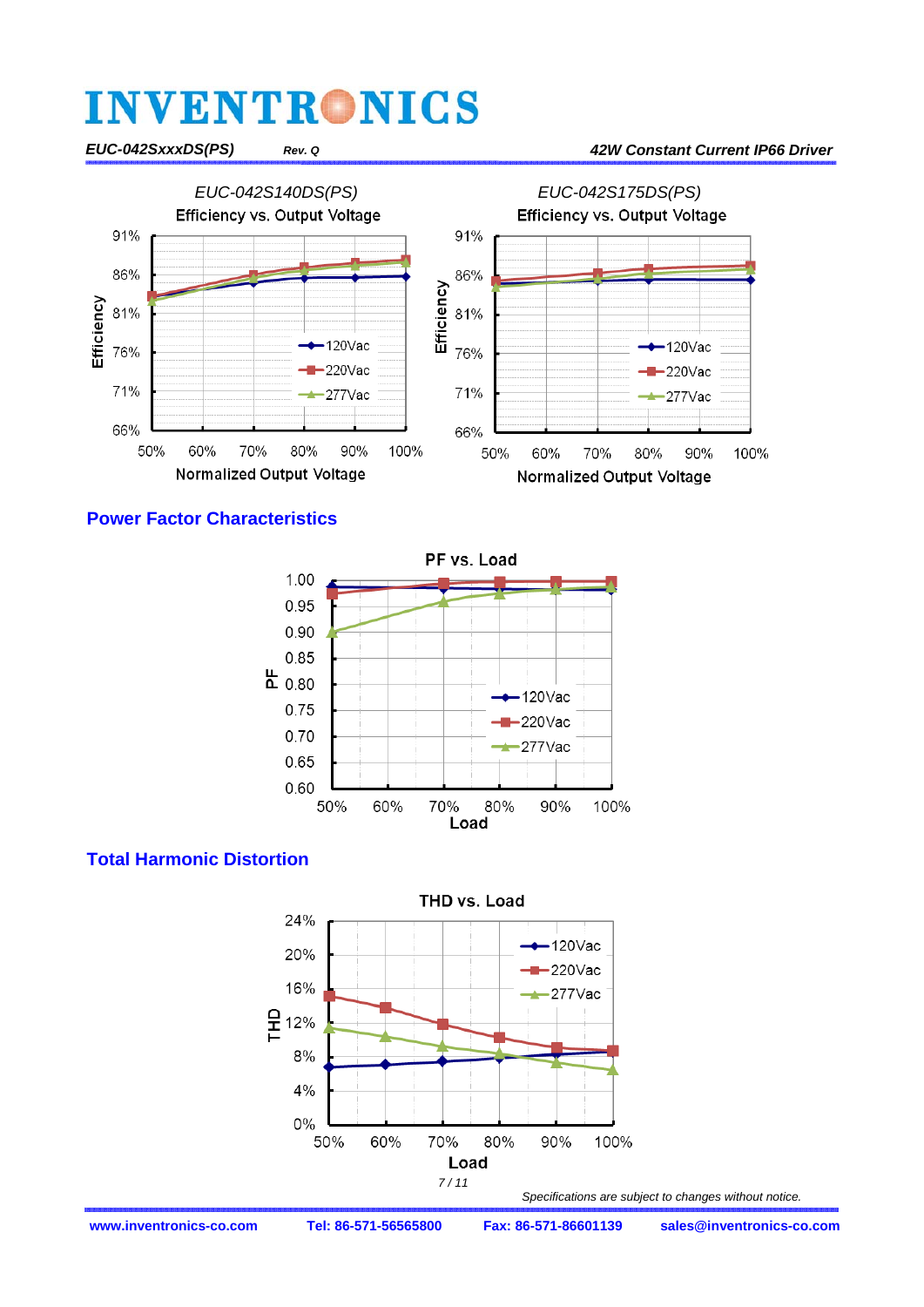*EUC-042SxxxDS(PS) Rev. Q 42W Constant Current IP66 Driver*

**Protection Functions** 

| <b>Parameter</b>                | <b>Notes</b>                                                                                                                                                                 |
|---------------------------------|------------------------------------------------------------------------------------------------------------------------------------------------------------------------------|
| Over Voltage Protection         | Limits output voltage at no load and in case the normal voltage limit fails.                                                                                                 |
| <b>Short Circuit Protection</b> | Auto Recovery. No damage shall occur when any output operating in a short circuit<br>condition. The power supply shall be self-recovery when the fault condition is removed. |
| Over Temperature Protection     | Auto Recovery. Returning to normal after over temperature is removed.                                                                                                        |

### **Dimming Control**

### **0-10V Dimming**

The dimmer control may be operated from either a dimmer or from an input signal of 0 - 10 Vdc. The recommended implementation is provided below.





 **Implementation 2: External Resistor**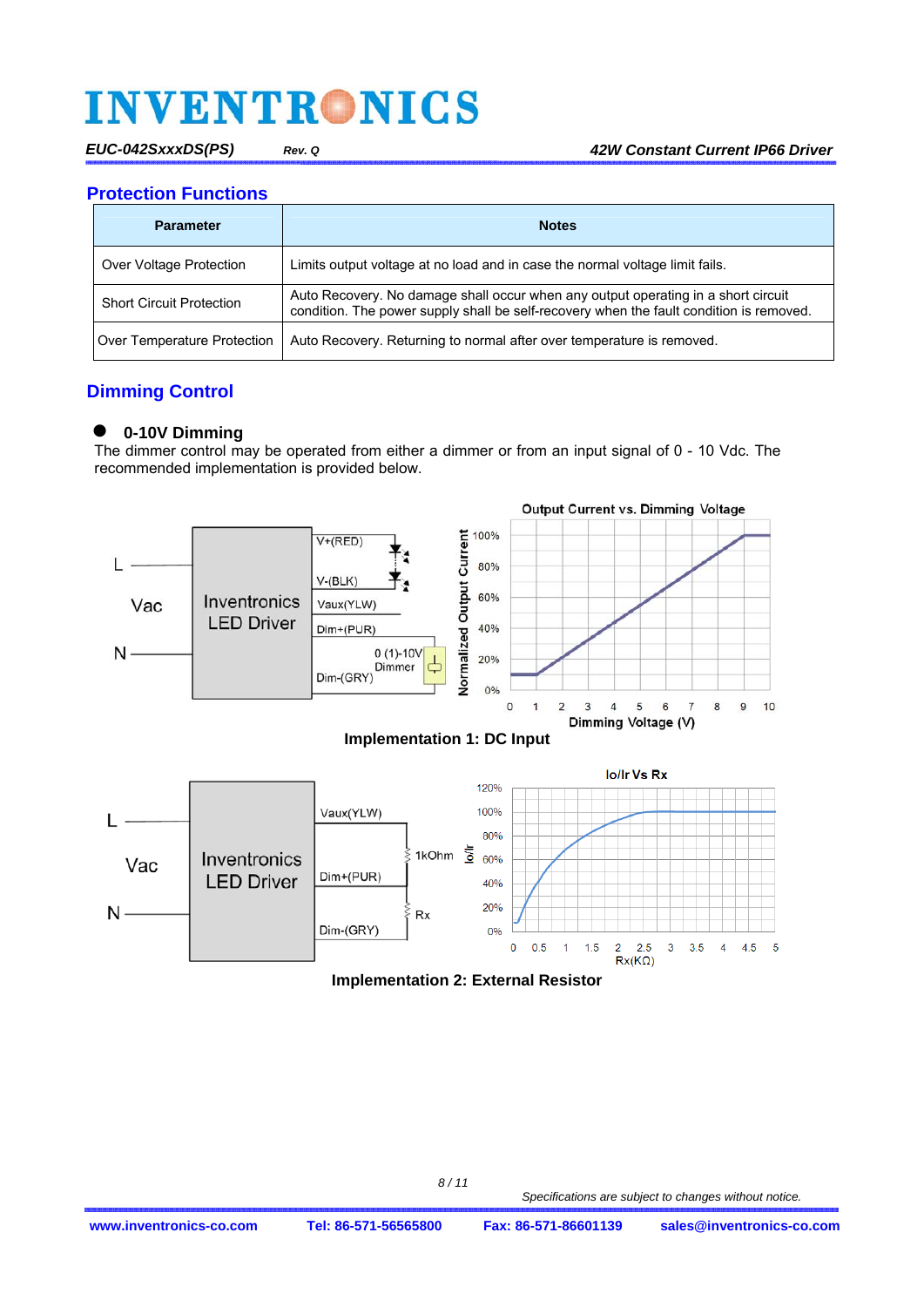#### *EUC-042SxxxDS(PS) Rev. Q 42W Constant Current IP66 Driver*



### **Implementation 3: External Resistor**

#### **Notes:**

- 1. Do not connect the Dim- to the V-, otherwise, the LED driver cannot work normally.
- 2. If 0-10V dimming is not used, Dim + can be either open or connected to Vaux.



### **RoHS Compliance**

Our products comply with the European Directive 2011/65/EC, calling for the elimination of lead and other hazardous substances from electronic products.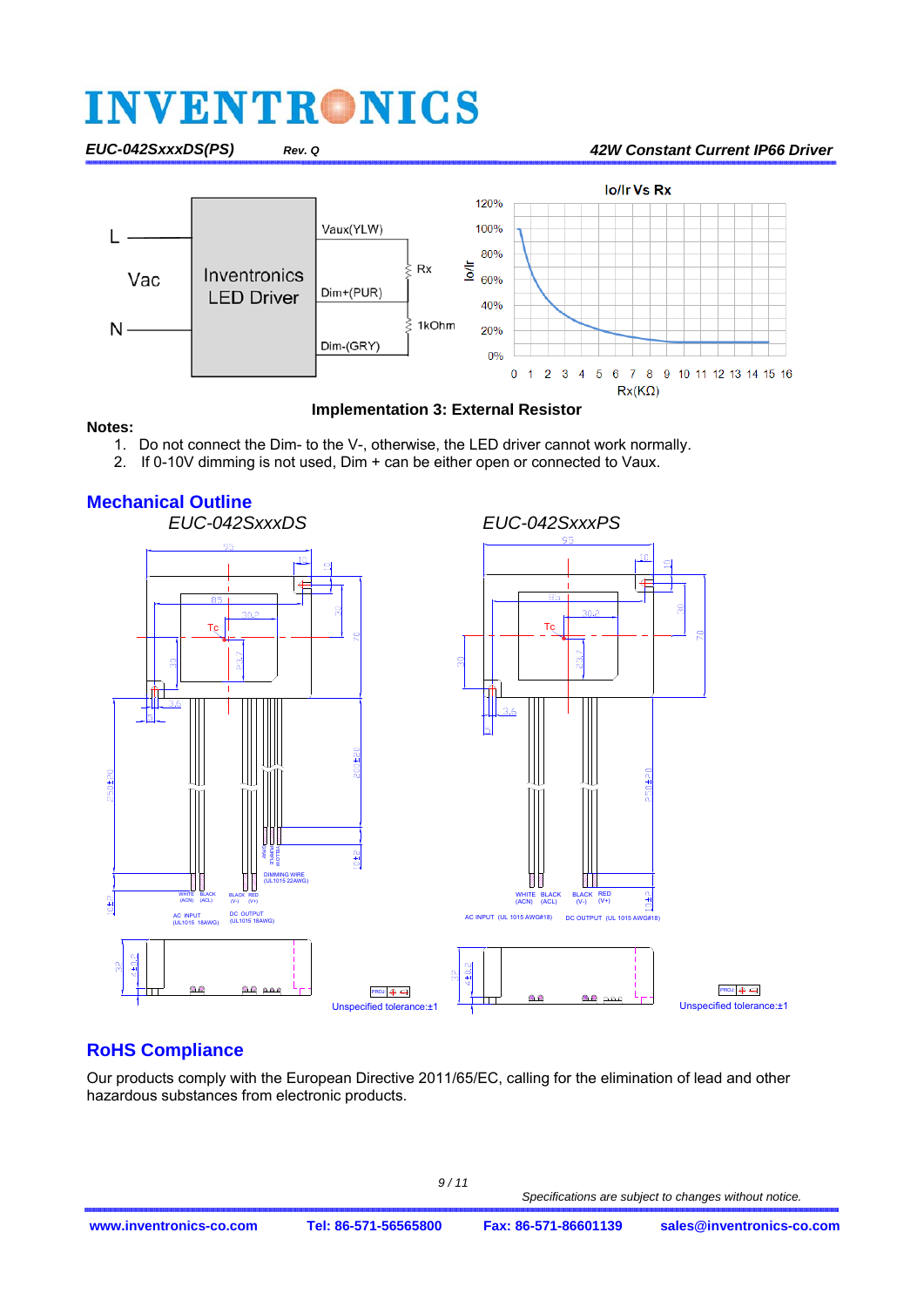### **Revision History**

| Change      | Rev.         | <b>Description of Change</b>                          |                 |                     |  |  |  |  |  |
|-------------|--------------|-------------------------------------------------------|-----------------|---------------------|--|--|--|--|--|
| <b>Date</b> |              | <b>Item</b>                                           | <b>From</b>     | To                  |  |  |  |  |  |
| 2012-02-17  | A            | Preliminary Datasheets First Release                  |                 |                     |  |  |  |  |  |
| 2012-03-21  | B            | EUC-042S105DS(PS) CUL Class 2 added                   |                 |                     |  |  |  |  |  |
|             |              | EUC-042S105DS(PS)-0001                                |                 | Added               |  |  |  |  |  |
| 2012-05-25  | C            | EN 61000-4-5--- line to line 2 kV, line to earth 4 kV |                 | Corrected           |  |  |  |  |  |
|             |              | Life time                                             |                 | 50,000 Hours        |  |  |  |  |  |
|             |              | EUC-042S070DS(PS)-0001                                |                 | Added               |  |  |  |  |  |
|             |              | EUC-042S070DS(PS)-0001,<br>EUC-042S105DS(PS)-0001     |                 | Deleted             |  |  |  |  |  |
| 2012-06-06  | D            | Notes of life time                                    |                 | Updated             |  |  |  |  |  |
|             |              | Life time vs. Tc Curve                                |                 | Added               |  |  |  |  |  |
| 2012-07-02  | E            | Description of OTP                                    |                 | Updated             |  |  |  |  |  |
| 2012-07-17  | F            | Max Case Temperature                                  |                 | Updated             |  |  |  |  |  |
| 2012-7-30   | G            | Min Operating Temperature                             | $-20^{\circ}$ C | -40°C               |  |  |  |  |  |
|             |              | Derating Curve                                        |                 | Updated             |  |  |  |  |  |
| 2012-08-20  |              | Inrush Current                                        | 60A             | 70A                 |  |  |  |  |  |
|             | H            | Inrush Current(I2t)                                   |                 | Added               |  |  |  |  |  |
|             |              | Temperature coefficient                               |                 | Added               |  |  |  |  |  |
|             |              | Life time                                             | Min 50,000hrs   | Typical 116,000hrs  |  |  |  |  |  |
|             |              | Life time Curve                                       |                 | Updated             |  |  |  |  |  |
| 2012-11-16  | $\mathsf{L}$ | lo/lr Vs Rx Curve                                     |                 | Added               |  |  |  |  |  |
|             |              | <b>THD Curve</b>                                      |                 | Added               |  |  |  |  |  |
|             |              | EFF and PF Curve of other models                      |                 | Added               |  |  |  |  |  |
|             |              | Inrush Current(I <sup>2</sup> t) corrected            | $0.16 A^2s$     | $0.32 A^2s$         |  |  |  |  |  |
| 2013-05-22  | J            | Duration of Inrush Current corrected                  | $100 \mu s$     | 200 µs              |  |  |  |  |  |
|             |              | Mechanical Outline---cable length corrected           |                 | Updated             |  |  |  |  |  |
| 2013-11-25  | K            | Model 530mA                                           |                 | Added               |  |  |  |  |  |
|             |              | Mechanical Outline-Dimming wires updated              | UL1015 26AWG    | <b>UL1015 22AWG</b> |  |  |  |  |  |
| 2014-05-27  | L            | <b>ENEC</b> certificate                               |                 | Added               |  |  |  |  |  |